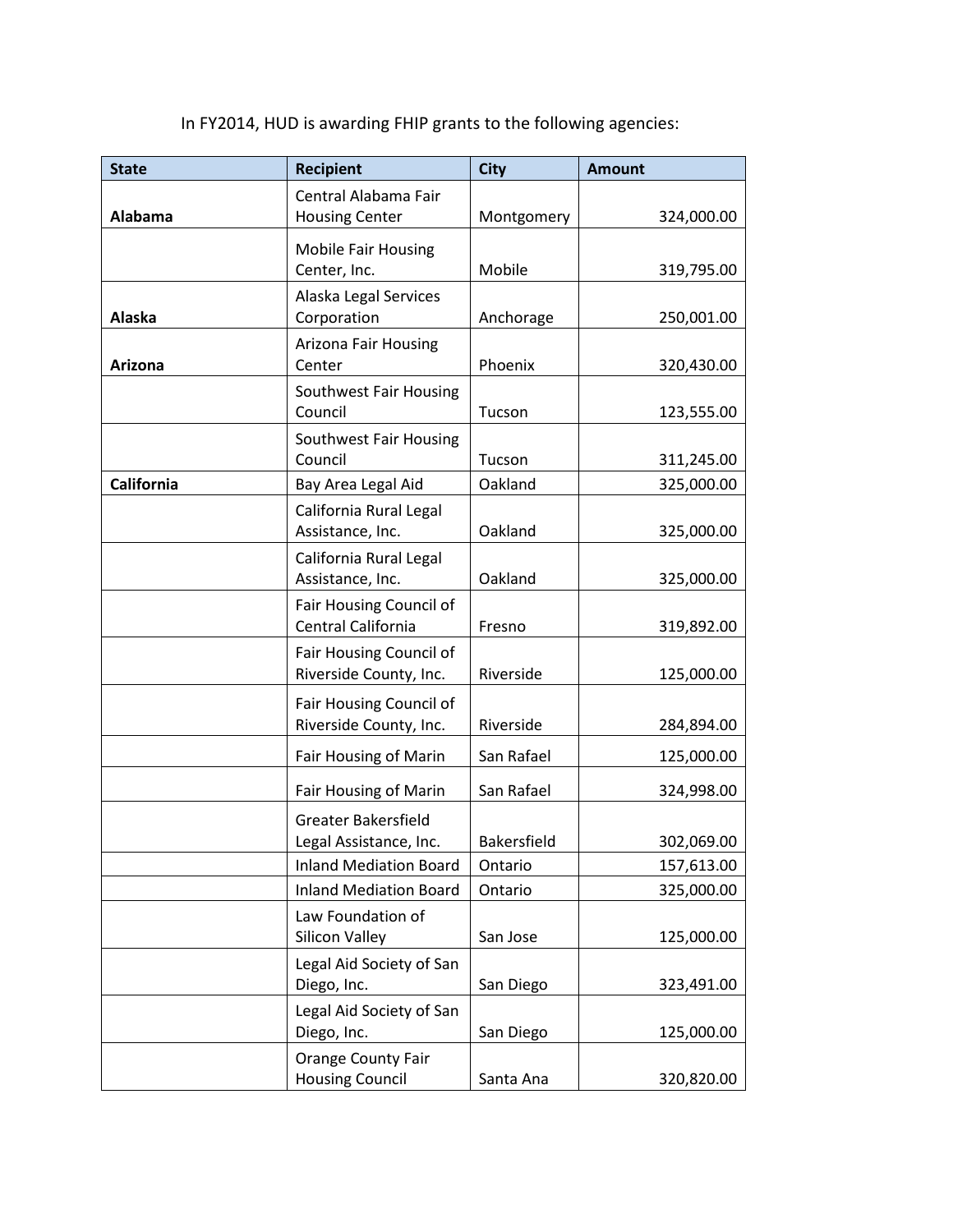|                    | Project Sentinel Inc.                                                 | Santa Clara        | 325,000.00 |
|--------------------|-----------------------------------------------------------------------|--------------------|------------|
|                    | Southern California<br>Housing Rights Center                          | Los Angeles        | 325,000.00 |
| Colorado           | Denver Metro Fair<br><b>Housing Center</b>                            | Denver             | 324,999.00 |
| <b>Connecticut</b> | <b>Connecticut Fair</b><br>Housing Center, Inc.                       | Hartford           | 125,000.00 |
|                    | <b>Connecticut Fair</b><br>Housing Center, Inc.                       | Hartford           | 325,000.00 |
| <b>Delaware</b>    | <b>Community Legal Aid</b><br>Society, Inc.                           | Wilmington         | 322,449.00 |
|                    | Equal Rights Center,<br>Inc.<br><b>National Community</b>             | Washington         | 325,000.00 |
|                    | Reinvestment Coalition,<br>Inc.                                       | Washington         | 324,365.00 |
|                    | <b>National Fair Housing</b><br>Alliance                              | Washington         | 999,990.00 |
|                    | <b>National Fair Housing</b><br>Alliance                              | Washington         | 324,902.00 |
|                    | <b>National Fair Housing</b><br>Alliance                              | Washington         | 324,867.00 |
| <b>Florida</b>     | Bay Area Legal Services,<br>Inc.                                      | Tampa              | 325,000.00 |
|                    | Broward County, FL,<br>Board of County<br>Commissioners               | Fort<br>Lauderdale | 114,578.00 |
|                    | <b>Community Legal</b><br>Services of Mid-Florida,<br>Inc.            | Daytona<br>Beach   | 325,000.00 |
|                    | <b>Community Legal</b><br>Services of Mid-Florida,<br>Inc.            | Daytona<br>Beach   | 125,000.00 |
|                    | Fair Housing Center of<br>the Greater Palm<br>Beaches, Inc.           | Lantana            | 321,723.00 |
|                    | <b>Fair Housing</b><br>Continuum, Inc.                                | Melbourne          | 325,000.00 |
|                    | <b>Housing Opportunities</b><br>Project for Excellence,<br>Inc. (PEI) | Miami              | 325,000.00 |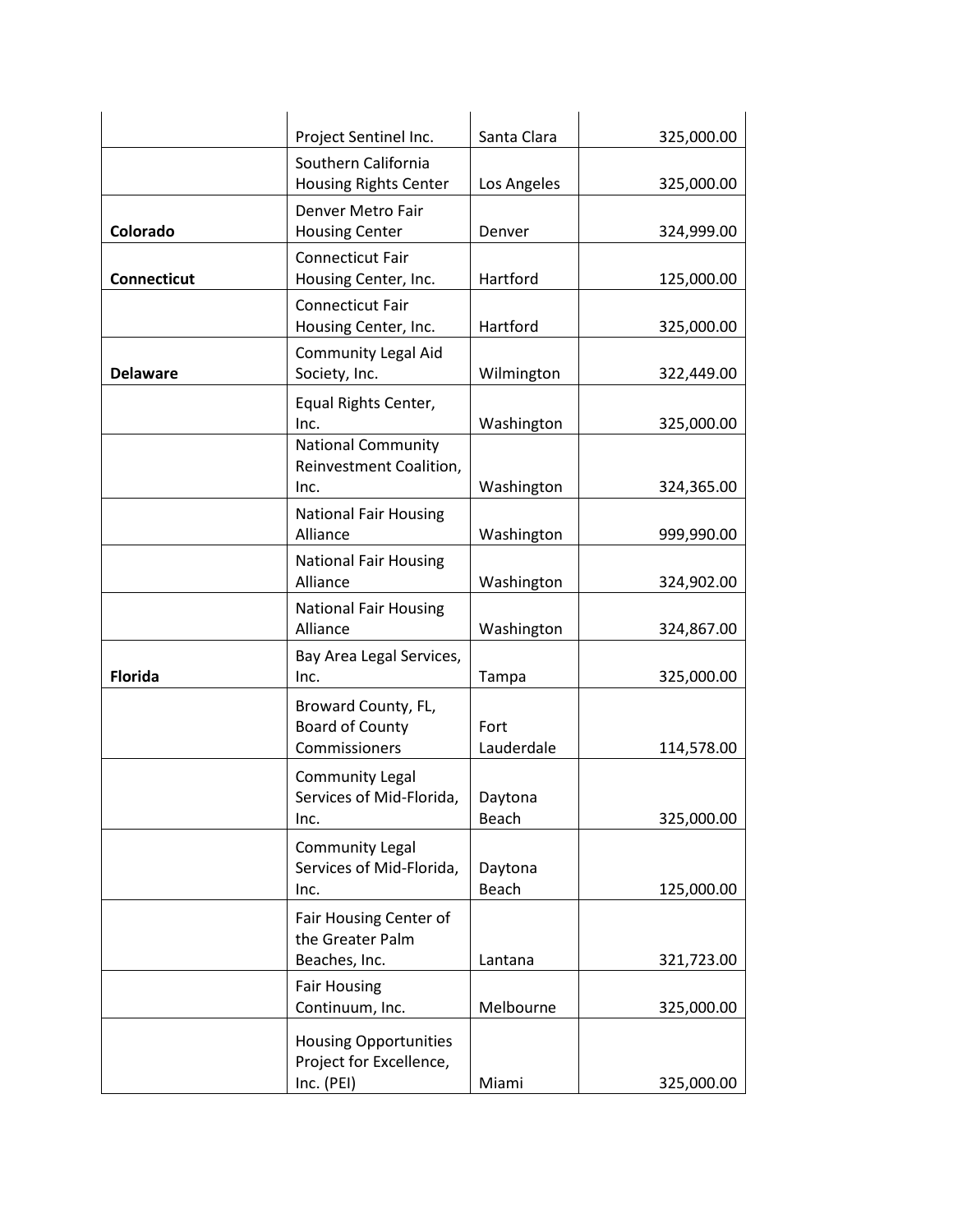|                 | <b>Housing Opportunities</b>                                              |                    |            |
|-----------------|---------------------------------------------------------------------------|--------------------|------------|
|                 | Project for Excellence,<br>Inc. (EOI)                                     | Miami              | 14,476.00  |
|                 | Jacksonville Area Legal<br>Aid, Inc.                                      | Jacksonville       | 424,979.00 |
|                 | Legal Aid Society of<br>Palm Beach County,<br>Inc.                        | West Palm<br>Beach | 325,000.00 |
|                 | Legal Aid Society of<br>Palm Beach County,<br>Inc.                        | West Palm<br>Beach | 125,000.00 |
| Georgia         | <b>Metro Fair Housing</b><br>Services, Inc.                               | Atlanta            | 325,000.00 |
| <b>Hawaii</b>   | Legal Aid Society of<br>Hawaii                                            | Honolulu           | 350,000.00 |
| Idaho           | Intermountain Fair<br>Housing Council, Inc.                               | <b>Boise</b>       | 324,630.00 |
| <b>Illinois</b> | Access Living of<br>Metropolitan Chicago                                  | Chicago            | 325,000.00 |
|                 | Chicago Lawyers'<br><b>Committee for Civil</b><br><b>Rights Under Law</b> | Chicago            | 325,000.00 |
|                 | <b>HOPE Fair Housing</b><br>Center                                        | West<br>Chicago    | 325,000.00 |
|                 | Latin United<br><b>Community Housing</b><br><b>Association (LUCHA)</b>    | Chicago            | 125,000.00 |
|                 | <b>Open Communities</b>                                                   | Winnetka           | 316,389.00 |
|                 | <b>Open Communities</b>                                                   | Winnetka           | 124,453.00 |
|                 | Prairie State Legal<br>Services, Inc.                                     | Rockford           | 325,000.00 |
|                 | South Suburban<br><b>Housing Center</b>                                   | Homewood           | 250,000.00 |
|                 | South Suburban<br><b>Housing Center</b>                                   | Homewood           | 325,000.00 |
|                 | The John Marshall Law<br>School                                           | Chicago            | 124,966.00 |
|                 | The John Marshall Law<br>School                                           | Chicago            | 279,951.00 |
| Indiana         | Fair Housing Center of<br>Central Indiana, Inc.                           | Indianapolis       | 325,000.00 |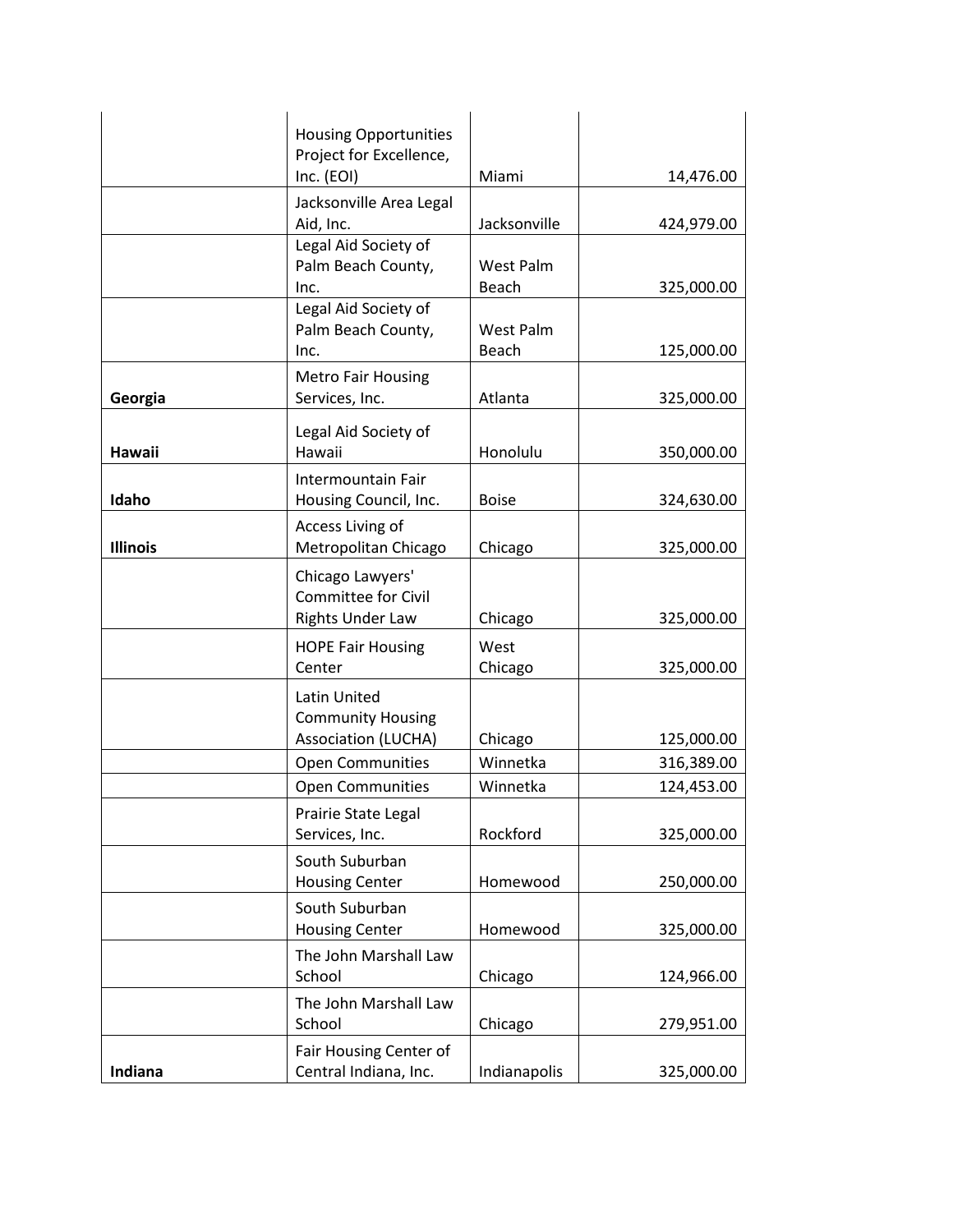|                      | Lexington Fair Housing                                 |                    |            |
|----------------------|--------------------------------------------------------|--------------------|------------|
| Kentucky             | Council, Inc.                                          | Lexington          | 324,673.00 |
|                      | <b>Greater New Orleans</b>                             |                    |            |
| Louisiana            | <b>Fair Housing Action</b><br>Center, Inc.             | New Orleans        | 325,000.00 |
|                      | <b>Greater New Orleans</b>                             |                    |            |
|                      | <b>Fair Housing Action</b>                             |                    |            |
|                      | Center, Inc.                                           | <b>New Orleans</b> | 325,000.00 |
|                      | <b>Greater New Orleans</b>                             |                    |            |
|                      | <b>Fair Housing Action</b>                             |                    |            |
|                      | Center, Inc.                                           | <b>New Orleans</b> | 125,000.00 |
|                      | Pine Tree Legal                                        |                    |            |
| <b>Maine</b>         | Assistance, Inc.                                       | Portland           | 325,000.00 |
|                      |                                                        |                    |            |
| <b>Maryland</b>      | <b>Baltimore</b><br>Neighborhoods, Inc.                | <b>Baltimore</b>   | 325,000.00 |
|                      | Community Legal Aid,                                   |                    |            |
| <b>Massachusetts</b> | Inc.                                                   | Worcester          | 192,485.00 |
|                      |                                                        |                    |            |
|                      | Community Legal Aid,                                   |                    |            |
|                      | Inc.                                                   | Worcester          | 324,214.00 |
|                      | Fair Housing Center of                                 |                    |            |
|                      | <b>Greater Boston</b><br><b>Housing Discrimination</b> | Boston             | 324,673.00 |
|                      | Project Inc.                                           | Holyoke            | 325,000.00 |
|                      | South Coast Fair                                       | <b>New</b>         |            |
|                      | Housing, Inc.                                          | <b>Bedford</b>     | 125,000.00 |
|                      |                                                        |                    |            |
|                      | <b>Suffolk University</b>                              | Boston             | 324,998.00 |
|                      |                                                        |                    |            |
|                      | <b>Suffolk University</b>                              | <b>Boston</b>      | 124,921.00 |
|                      | Fair Housing Center of                                 |                    |            |
| Michigan             | Metropolitan Detroit                                   | Detroit            | 310,270.00 |
|                      | Fair Housing Center of                                 |                    |            |
|                      | Southwest Michigan                                     | Kalamazoo          | 325,000.00 |
|                      | Fair Housing Center of<br>West Michigan                | Grand<br>Rapids    | 325,000.00 |
|                      | Fair Housing Center of                                 | Grand              |            |
|                      | West Michigan                                          | Rapids             | 125,000.00 |
|                      | <b>Fair Housing Center</b>                             |                    |            |
|                      | Southeastern Michigan                                  | Ann Arbor          | 324,944.00 |
|                      | Legal Services of                                      |                    |            |
|                      | Eastern Michigan                                       | Flint              | 322,047.00 |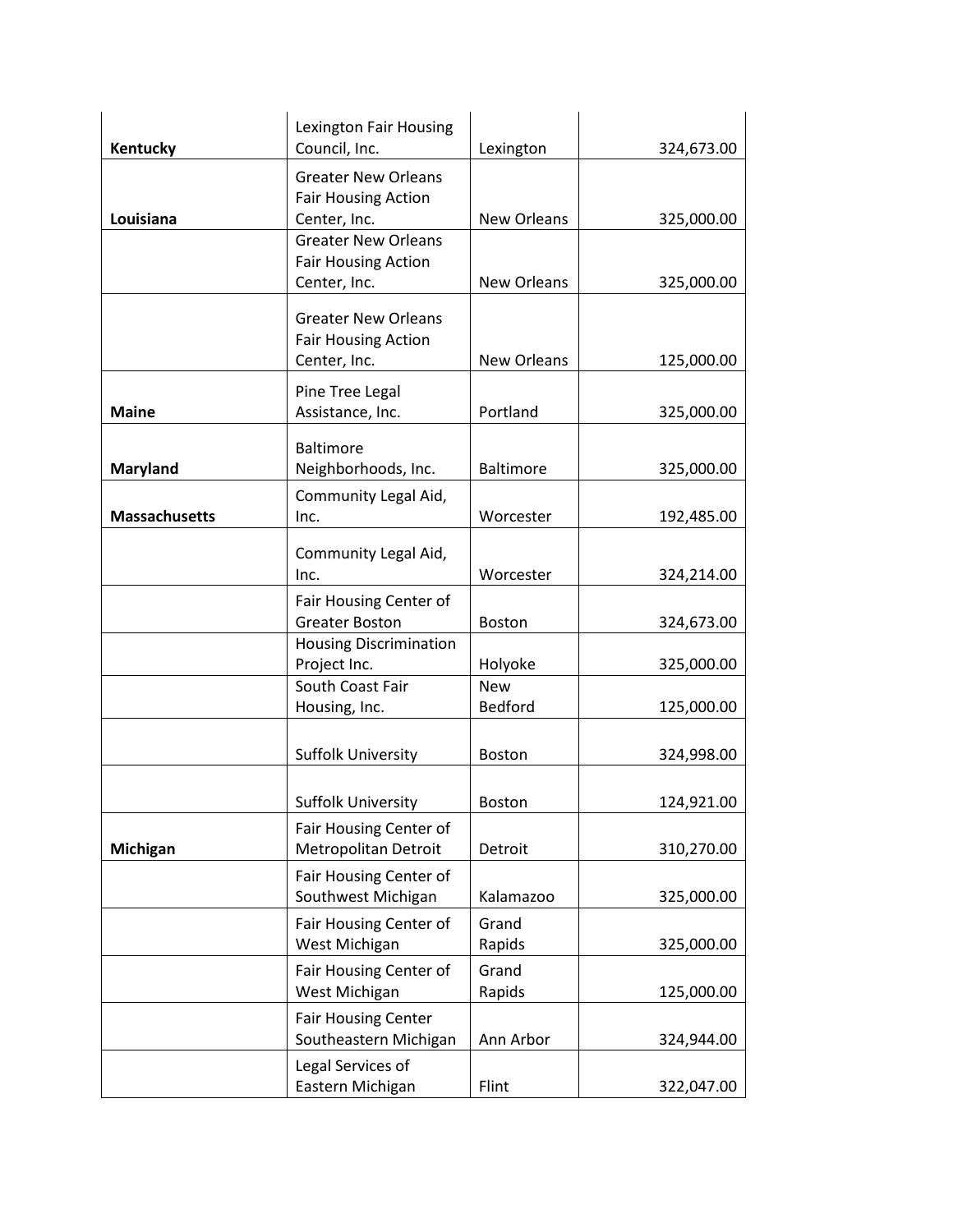|                      | Mid-Minnesota Legal                                                     |                |            |
|----------------------|-------------------------------------------------------------------------|----------------|------------|
| Minnesota            | Assistance                                                              | Minneapolis    | 325,000.00 |
| Mississippi          | Mississippi Center for<br>Justice                                       | Jackson        | 125,000.00 |
| <b>Missouri</b>      | Metropolitan St. Louis<br>Equal Housing &<br><b>Opportunity Council</b> | St. Louis      | 324,996.00 |
| Montana              | Montana Fair Housing,<br>Inc.                                           | <b>Butte</b>   | 205,838.00 |
| <b>Nebraska</b>      | <b>Family Housing</b><br>Advisory Services, Inc.                        | Omaha          | 325,000.00 |
| Nevada               | <b>Silver State Fair</b><br><b>Housing Council</b>                      | Reno           | 325,000.00 |
| <b>New Hampshire</b> | New Hampshire Legal<br>Assistance                                       | Concord        | 271,061.00 |
| <b>New Jersey</b>    | Fair Housing Council of<br>Northern New Jersey                          | Hackensack     | 125,000.00 |
|                      | Fair Housing Council of<br>Northern New Jersey                          | Hackensack     | 302,487.00 |
| <b>New York</b>      | <b>Brooklyn Legal Services</b><br>Corp. A                               | Brooklyn       | 325,000.00 |
|                      | <b>Brooklyn Legal Services</b><br><b>Corporation A</b>                  | Brooklyn       | 125,000.00 |
|                      | CNY Fair Housing, Inc.                                                  | Syracuse       | 325,000.00 |
|                      | Fair Housing Justice<br>Center                                          | New York       | 324,737.00 |
|                      | <b>Housing Opportunities</b><br>Made Equal Inc.                         | <b>Buffalo</b> | 325,000.00 |
|                      | Legal Assistance of<br><b>Western NY</b>                                | Rochester      | 298,000.00 |
|                      | Long Island Housing<br>Partnership, Inc.                                | Hauppauge      | 74,999.00  |
|                      | Long Island Housing<br>Services, Inc.                                   | Bohemia        | 325,000.00 |
|                      | Long Island Housing<br>Services, Inc.                                   | Bohemia        | 325,000.00 |
|                      | MFY Legal Services, Inc.                                                | New York       | 325,000.00 |
|                      | South Brooklyn Legal<br>Services                                        | Brooklyn       | 325,000.00 |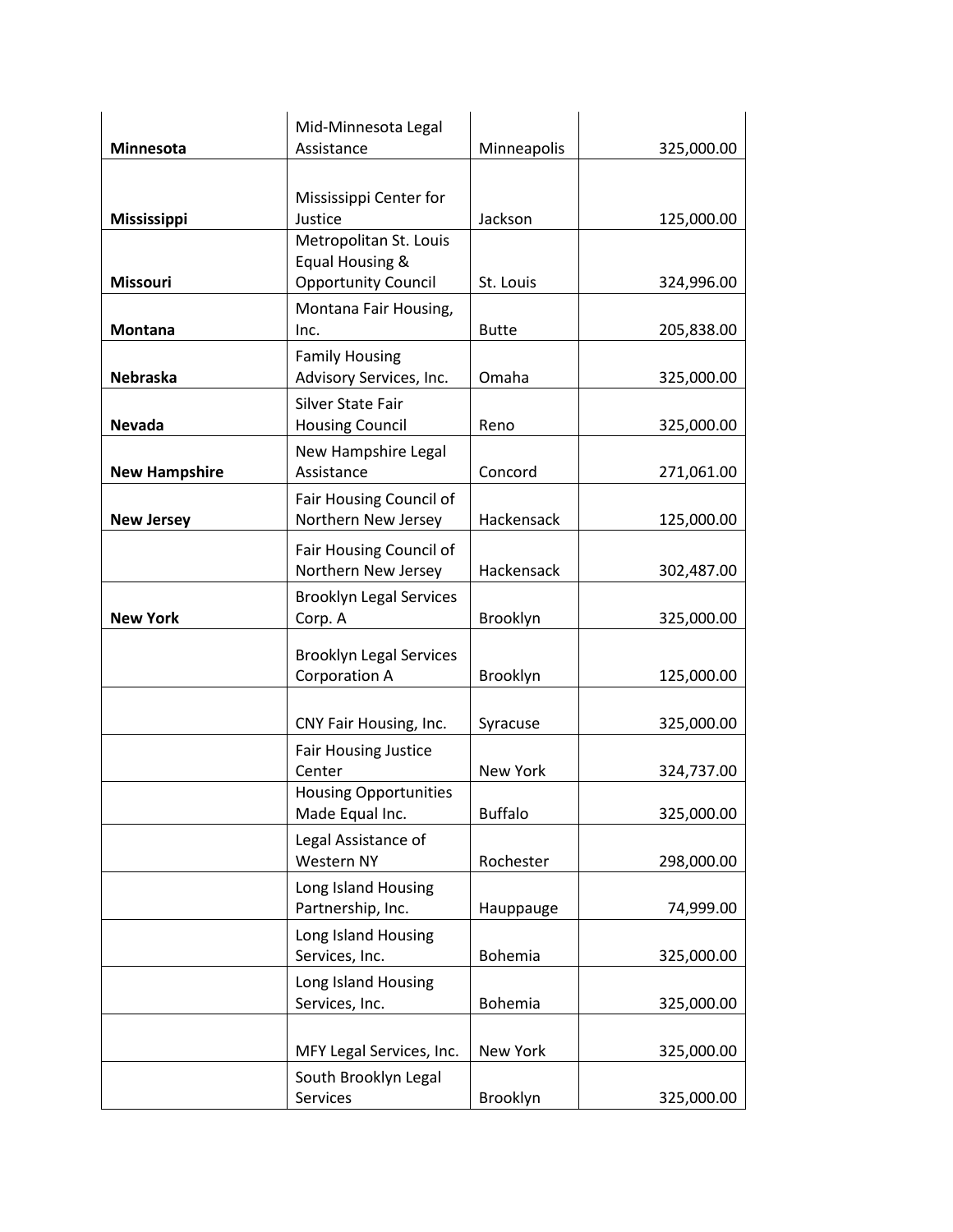|                       | South Brooklyn Legal         |                     |            |
|-----------------------|------------------------------|---------------------|------------|
|                       | Services, Inc.               | Brooklyn            | 325,000.00 |
|                       | Westchester                  |                     |            |
|                       | Residential                  |                     |            |
|                       | Opportunities, Inc.          | <b>White Plains</b> | 325,000.00 |
|                       | Westchester                  |                     |            |
|                       | Residential                  |                     |            |
|                       | Opportunities, Inc.          | <b>White Plains</b> | 125,000.00 |
|                       |                              |                     |            |
|                       | Elizabeth City State         | Elizabeth           |            |
| <b>North Carolina</b> | University                   | City                | 125,000.00 |
|                       | Legal Aid of North           |                     |            |
|                       | Carolina, Inc.               | Raleigh             | 325,000.00 |
|                       | Central Ohio Fair            |                     |            |
|                       | Housing Association,         |                     |            |
| Ohio                  | Inc.                         | Columbus            | 125,000.00 |
|                       |                              |                     |            |
|                       | <b>Fair Housing Contact</b>  |                     |            |
|                       | Service, Inc.                | Akron               | 325,000.00 |
|                       | <b>Fair Housing</b>          |                     |            |
|                       | Opportunities of NW          |                     |            |
|                       | Ohio                         | Toledo              | 125,000.00 |
|                       | <b>Fair Housing</b>          |                     |            |
|                       | Opportunities of NW          |                     |            |
|                       | Ohio, Inc.                   | Toledo              | 325,000.00 |
|                       |                              |                     |            |
|                       | <b>Fair Housing</b>          |                     |            |
|                       | Opportunities, (Fair         |                     |            |
|                       | Housing Center)              | Toledo              | 325,000.00 |
|                       | <b>Fair Housing Resource</b> |                     |            |
|                       | Center, Inc.                 | Painesville         | 325,000.00 |
|                       | <b>Housing Opportunities</b> |                     |            |
|                       | Made Equal of Greater        |                     |            |
|                       | Cincinnati                   | Cincinnati          | 324,530.00 |
|                       | <b>Housing Opportunities</b> |                     |            |
|                       | Made Equal of Greater        |                     |            |
|                       | Cincinnati, Inc.             | Cincinnati          | 124,600.00 |
|                       |                              |                     |            |
|                       | Housing Research and         |                     |            |
|                       | <b>Advocacy Center</b>       | Cleveland           | 325,000.00 |
|                       |                              |                     |            |
|                       | Miami Valley Fair            |                     |            |
|                       | Housing Center, Inc.         | Dayton              | 325,000.00 |
|                       | Ohio State Legal             |                     |            |
|                       | <b>Services Association</b>  | Columbus            | 125,000.00 |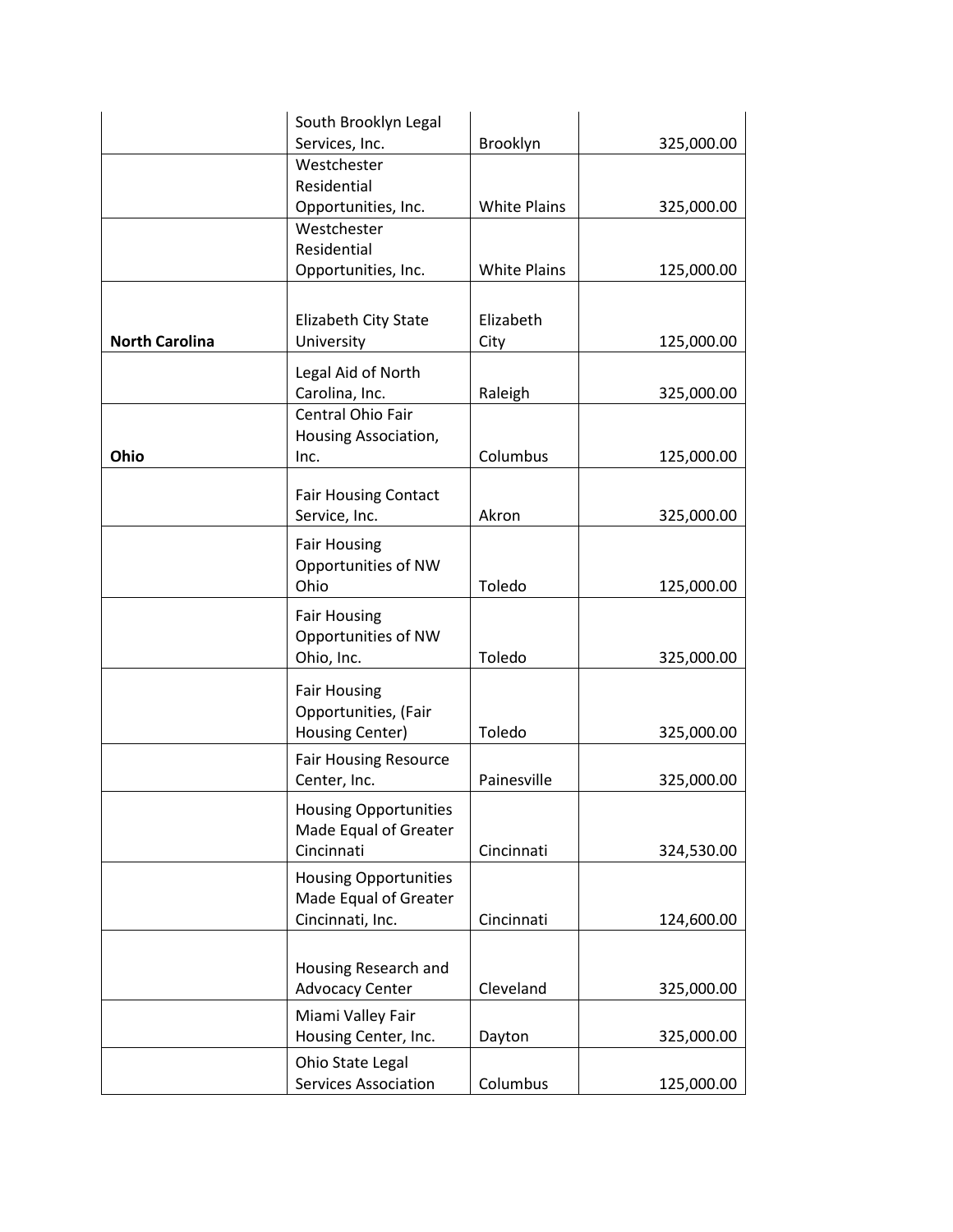|                       | Metropolitan Fair<br>Housing of Oklahoma,                            | Oklahoma           |            |
|-----------------------|----------------------------------------------------------------------|--------------------|------------|
| <b>Oklahoma</b>       | Inc.                                                                 | City               | 324,479.00 |
| Oregon                | Fair Housing Council of<br>Oregon                                    | Portland           | 325,000.00 |
| Pennsylvania          | Fair Housing Council of<br>Suburban Philadelphia,<br>Inc.            | Fort<br>Washington | 325,000.00 |
|                       | <b>Fair Housing</b><br>Partnership of Greater<br>Pittsburgh          | Pittsburgh         | 325,000.00 |
|                       | <b>Fair Housing Rights</b><br>Center in Southeastern<br>Pennsylvania | Philadelphia       | 325,000.00 |
|                       | Southwestern<br>Pennsylvania Legal<br>Services                       | Washington         | 125,000.00 |
|                       | Southwestern<br>Pennsylvania Legal<br>Services, Inc.                 | Washington         | 325,000.00 |
|                       | The Fair Housing<br>Partnership of Greater<br>Pittsburgh             | Pittsburgh         | 124,915.00 |
| <b>South Carolina</b> | <b>Charleston Trident</b><br>Urban League, Inc.                      | Charleston         | 125,000.00 |
| <b>Tennessee</b>      | <b>Tennessee Fair Housing</b><br>Council, Inc.                       | Nashville          | 325,000.00 |
|                       | West Tennessee Legal<br>Services                                     | Jackson            | 125,000.00 |
|                       | West Tennessee Legal<br>Services, Inc.                               | Jackson            | 325,000.00 |
| <b>Texas</b>          | Austin Tenants Council,<br>Inc.                                      | Austin             | 324,742.00 |
|                       | <b>Greater Houston Fair</b><br>Housing Center, Inc.                  | Houston            | 124,972.00 |
|                       | <b>Greater Houston Fair</b><br>Housing Center, Inc.                  | Houston            | 325,000.00 |
|                       | San Antonio Fair<br>Housing Council, Inc.                            | San Antonio        | 375,000.00 |
| Utah                  | <b>Disability Law Center</b>                                         | Salt Lake<br>City  | 234,297.00 |